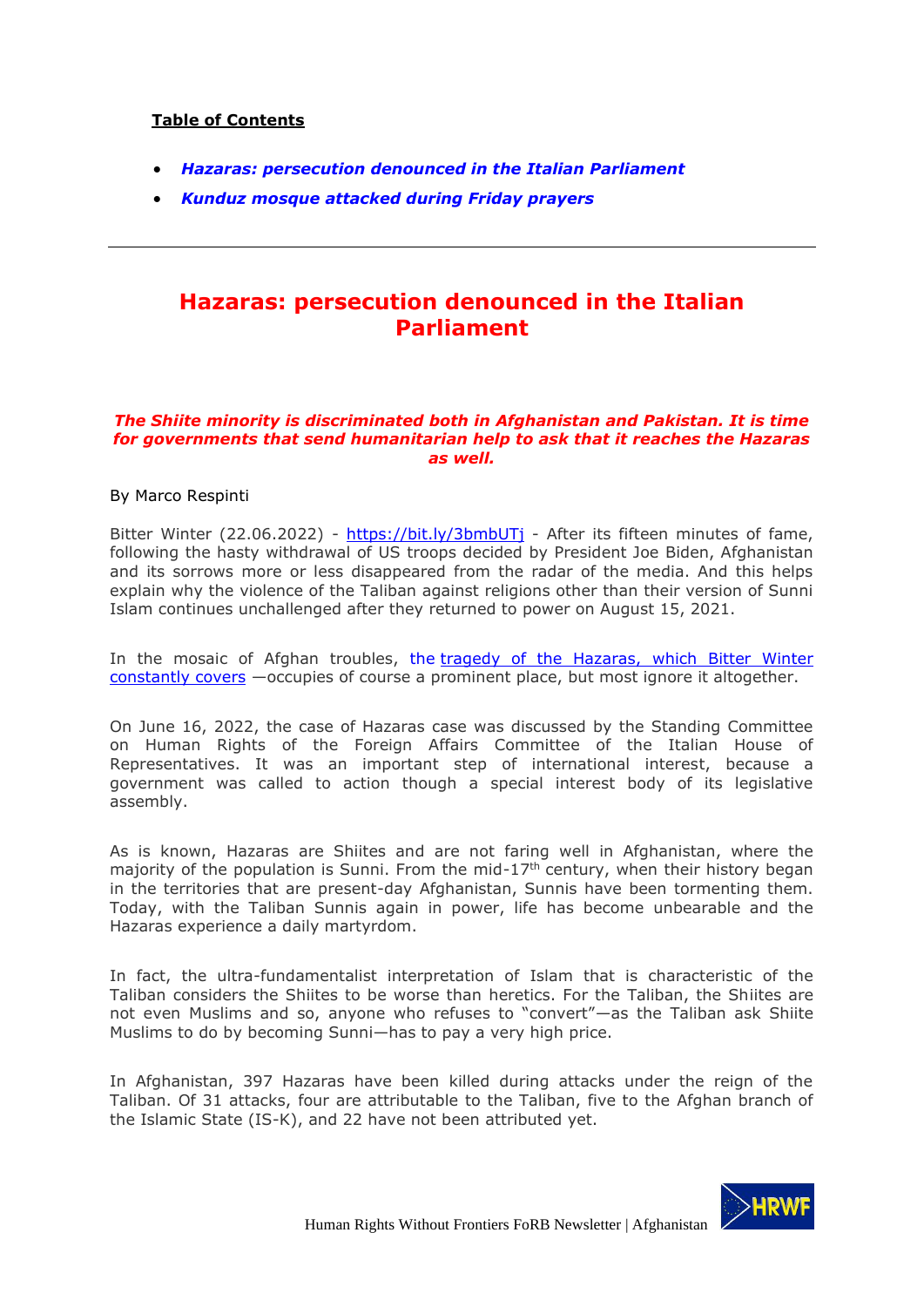On June 16 in the Italian Parliament, Mr. Qorbanali Esmaeli, founder and spokesperson of ACAFI, the Cultural Association of Afghans in Italy, and a former political advisor to the Afghan ambassador in Italy, broke the silence on this hidden tragedy.

We ask," Esmaeli told the House Committee, "a parliamentary resolution that may lead to proper research into the Hazara genocide."

Important testimonies were given by Mr. Hussain Rezai, founder and director of the Najiba Foundation, a public library located in one of the poorest areas of Afghanistan, and by Ms. Delkha Fayazi, who fought for the rights of women in Aghanistan and left since the Taliban's return to power, and now lives in Rome.

Amnesty International's Mr. Zaman Sultani and Claudio Concas, a reseracher at Università Milano Bicocca and Nove Onlus-Caring Humans added relevant contributions.

But why Italy? Because if it does not want to become irrelevant in international politics, Italy cannot now turn a deaf ear to Afghanistan. Afghanistan is increasingly a crossroads of interests, trafficking, and strategies of global reach, constantly under the pressure of invasive regional players such as Pakistan (where Hazaras are also harassed) and global giants such as Communist China.

"Italy must use all the resources and diplomatic tools it has at its disposal to protect the Hazaras," Mr. Esmaeli says. "Today its Foreign Minister, Mr. Luigi Di Maio, has the historic opportunity to propose himself both as a guarantor and as a spokesperson for the cause of the Hazaras."

Cooperation is a crucial issue, and this is where local becomes global. "The foreign aid to Afghanistan is not distributed equally," the ACAFI spokesperson denounced. "The reports we presented in Rome reveal that the Hazaras do not benefit from it because the Taliban government discriminates against them."

Here is the right lever for the Italian Ministery of Foreign Affairs. It should start and lead a new international approach to the subject, one that would significantly contribute to the freedom and well-being of the Hazaras.

Photo: *Hazaras in Central Afghanistan. Credits.*

# **Kunduz mosque attacked during Friday prayers**

**BBC (24.04.2022) - https://bbc.in/3vhYf7q - A bomb attack on a Sunni mosque in the city of Kunduz in Afghanistan has killed 33 people and injured 43 others, including children, officials say.**

The attack on the Mawlawi Sekandar Sufi mosque is the second in as many days in the northern city.